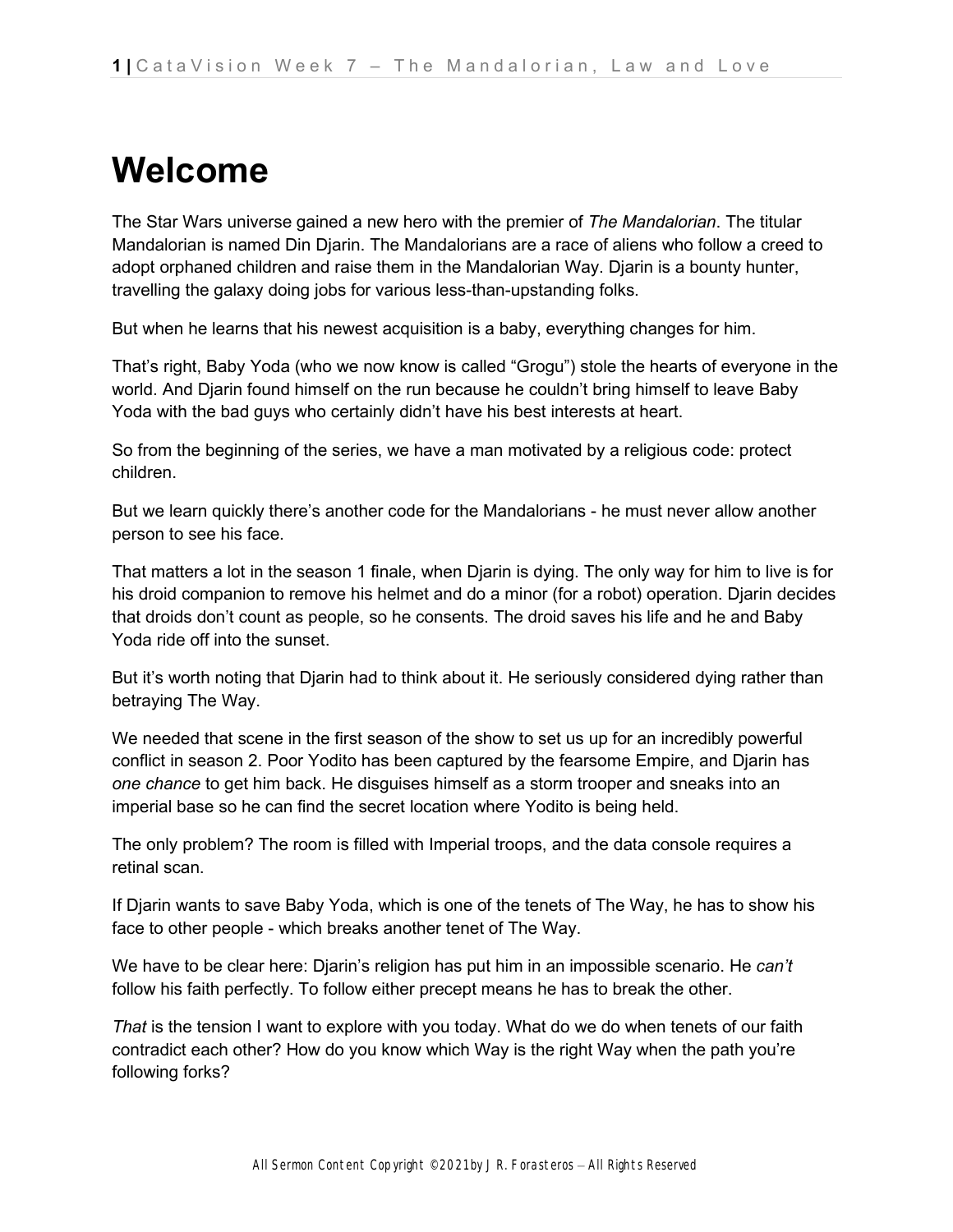The good news is that Jesus has already shown us how to resolve that tension, so let's begin by worshipping him!

## **Message**

Welcome to CataVision! This summer, we're going to explore some of our most beloved television shows. Why? Because we're practicing listening well and creating spiritual conversations.

The shows we're engaging have been popular, which indicates they resonate with us. There's something about them that connects with us - not just as individuals, but at a cultural level. So this summer, we're going to ask, "Why?" What message in these shows is resonating? And how do we engage that message in a faith-filled way?

So that's what we're doing this summer: first, listening to the show and second, responding in faith. We began with WandaVision, a show about learning to see past our self-deceptions and be honest with ourselves. Reality TV helped us understand our need for authenticity. Then we spent a couple of weeks in Heaven and Hell with The Good Place and Lucifer. Sonya Brown took us into the Upside Down, where we saw that it's not quite as scary as Stranger Things makes it out to be. And Breaking Bad helped us recognize our capacity for sin and need for Jesus.

Today, we're heading out on a space western with the Star Wars sensation *The Mandalorian*. Now, if you know Star Wars, you won't be surprised to find religious parallels in this show.

The Mandalorian's Way is a pretty obvious example, one that becomes even clearer in Season 2. Djarin meets another group of Mandalorians who almost immediately take off their helmets. When he expresses indignation and disbelief, they call him a member of a "cult of religious" zealots".

That's right - the Mandalorian's "Way" is apparently legalistic fundamentalism.

That's something a lot of us are probably familiar with. It's easy to vilify fundamentalism - overly strict religious people who are against everything. But fundamentalism never starts out that way.

Every religious movement that turns into fundamentalism begins from a place of real concern. The fundamentalism movement in our own country has its roots in a time of massive social upheaval. People felt as though they were losing their grasp on how to follow Jesus, so they turned back to the 'fundamentals' of faith.

Or take Jesus' day.

Turn with us t[o](https://ref.ly/logosref/bible.61.9) [Matthew 9.](https://ref.ly/logosref/bible.61.9)

If there's a villain in the Gospels, it's probably the Pharisees. Which is strange because, of all the religious groups in Palestine in Jesus' day, Jesus was most closely aligned to the Pharisees.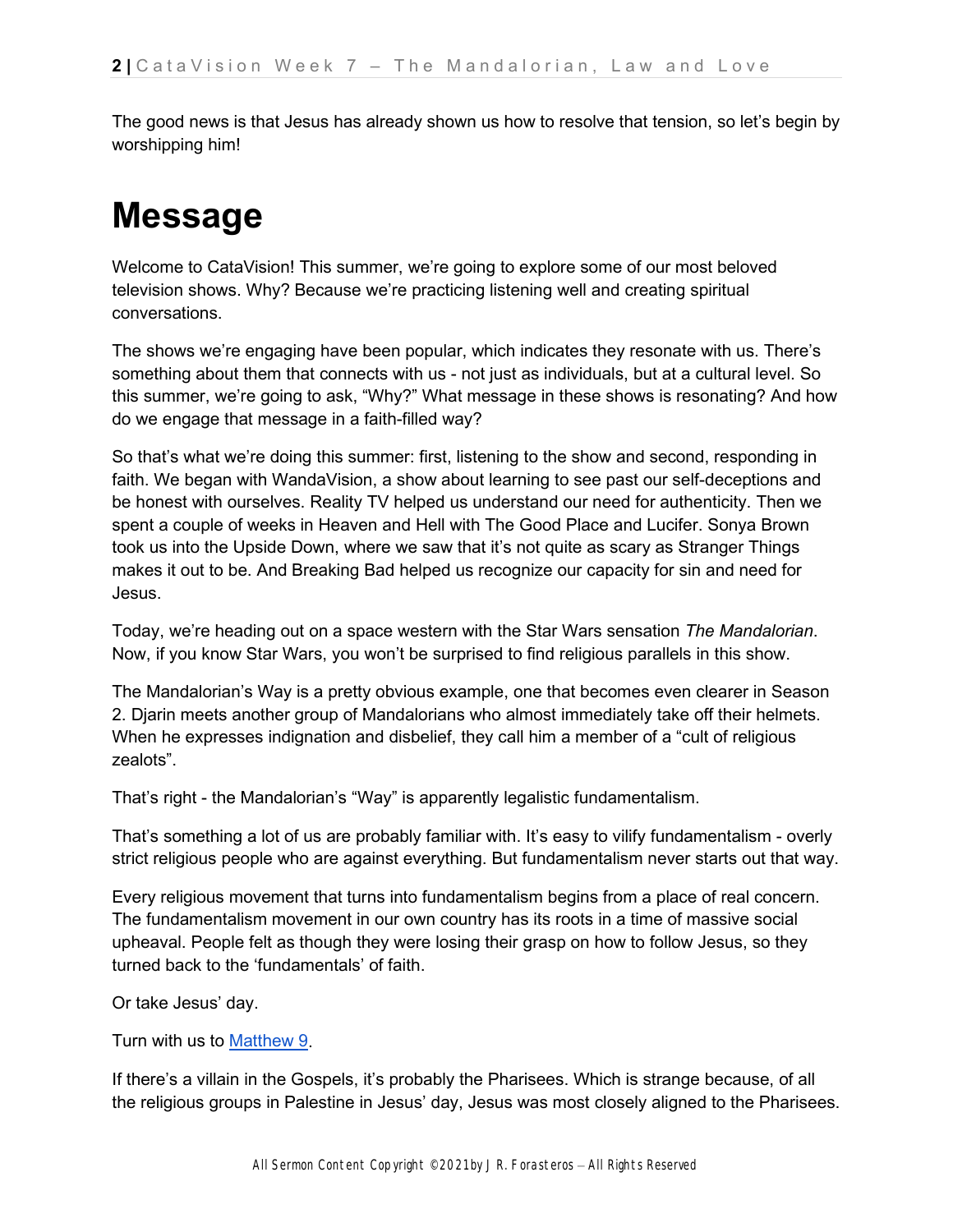So who were the Pharisees? They were a group that had emerged over a century earlier after the Maccabean revolt (which is what Hanukkah celebrates). They saw how their government was behaving, how their religious leaders were acting, and they didn't like it. God had created Israel to be a light to the world. God created Israel to show the whole world who God is, and how to be in relationship with God.

The Pharisees decided that, since their priests and kings weren't going to do that, they would have to. So they committed to live out God's principles in their own lives, rather than relying on the priests and kings.

This was actually super revolutionary - today, we all see faith as something personal, something that is primarily on our own shoulders. But in the ancient world, religion was a public thing. It was centered not on the individual or the home, but on the temple and the palace. The priest and the king.

So for the Pharisees to take religion on their own shoulders was a move I bet most of us here today would celebrate.

But by Jesus' day, the Pharisees had morphed into something else. They started as a group whose rules and practices oriented them toward God. Their rules and practices helped them be God's examples in the world.

But somewhere along the way, they lost sight of the goal. Those rules and practices that had been guides to being like God became gods in and of themselves. And rather than being invitations into God's kingdom, the Pharisees became gatekeepers.

No wonder they were so often in conflict with Jesus. This particular story in Matthew's gospel is the story of Jesus calling a tax collector (also named Matthew). Imagine if IRS agents did business by showing up to your house and forcing you to pay any amount they wanted. If you owed \$5,000 in taxes, they could make you pay \$10,000 and keep the other \$5k and no one would say anything about it.

Yeah… they weren't awesome. So it's a big deal that Jesus calls one to follow him. And it's an even bigger deal that the guy throws a party and invites all his friends to meet Jesus. (Imagine, for a moment, what sort of 'friends' a guy like that has.)

And *then* imagine what the Pharisees thought of Jesus attending that party. Let's read:

As Jesus was walking along, he saw a man named Matthew sitting at his tax collector's booth. "Follow me and be my disciple," Jesus said to him. So Matthew got up and followed him.

Later, Matthew invited Jesus and his disciples to his home as dinner guests, along with many tax collectors and other disreputable sinners. But when the Pharisees saw this, they asked his disciples, "Why does your teacher eat with such scum?" -- Matthew 9:9-11

I love the way the NLT renders their disdain. It really captures the connotation of the Greek word there. These men are *disgusted* that Jesus is eating with sinners.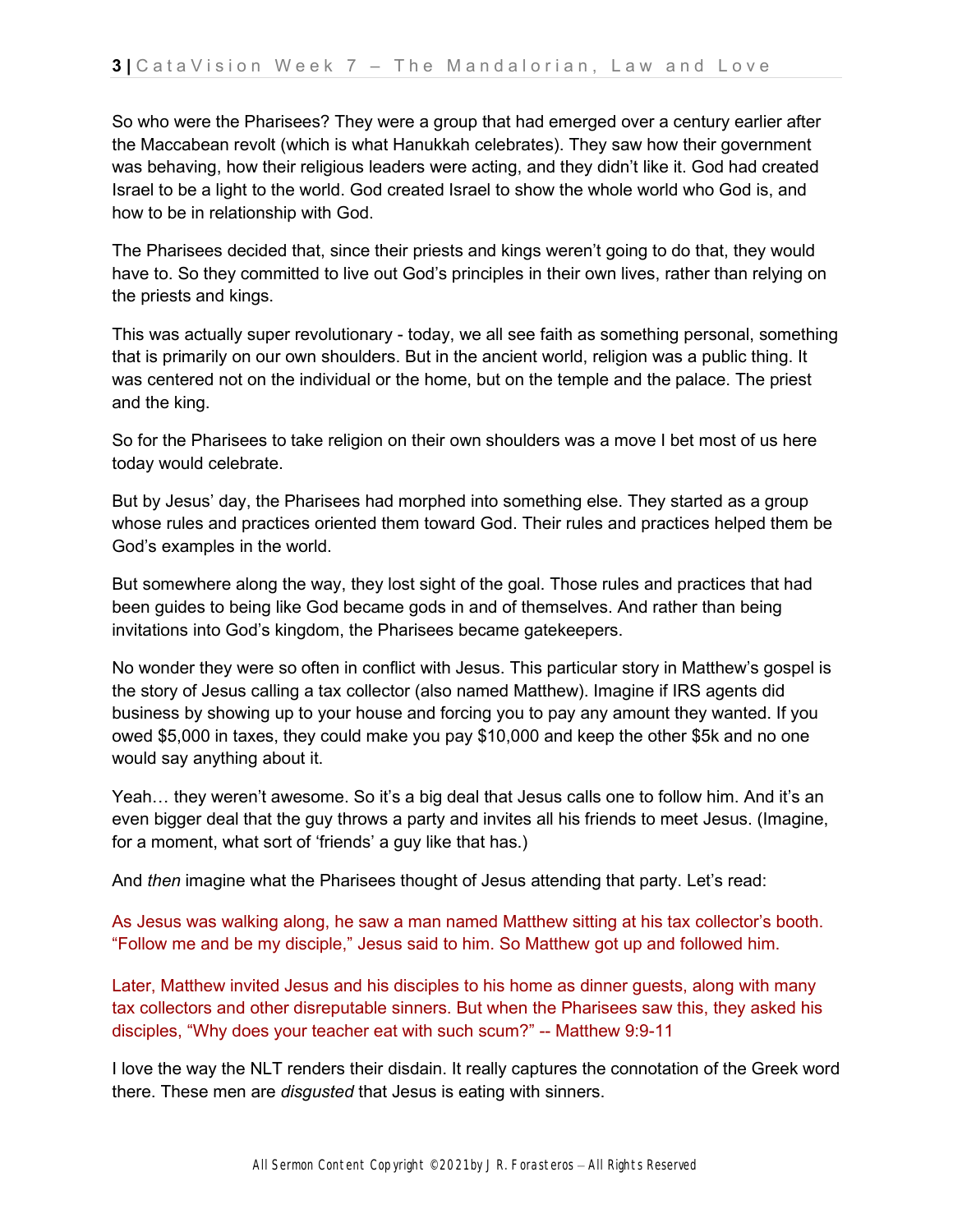And this moment encapsulates the twin impulses in religion - holiness and hospitality. Holiness is all about being like God. And remember - that is the Pharisees' goal. They originally formed because they were dissatisfied with the lack of holiness they saw in the world around them and from their leaders.

Especially in times we feel afraid or threatened, when the world feels unsteady, we turn to religion to get away from all that. So holiness becomes about following the rules, doing everything we can to keep out the bad and keep in the good.

We end up becoming gatekeepers who care more about protecting our rules than caring for those God created and called us to care for.

Jesus' response to the Pharisees illustrates how they've gotten it wrong:

When Jesus heard this, he said, "Healthy people don't need a doctor—sick people do." Then he added, "Now go and learn the meaning of this Scripture: 'I want you to show mercy, not offer sacrifices.' For I have come to call not those who think they are righteous, but those who know they are sinners."

Jesus doesn't just rely on his own authority. He quotes the Bible - the prophet Hosea, where God says, "I want you to show mercy, not offer sacrifice." -- Matthew 9:12–13 (NLT)

Sacrifice is connected to that first way of being religious - it's all about purity. We don't sacrifice today, but we do have religious codes. All the ways people are supposed to be in order to be right with God. Certain ways we talk, certain people we love, certain policies and parties we support and so on. You know the lists.

But Jesus points to another expression of religion - Mercy. This is how we treat other people especially the people who aren't "good enough". People who don't act right, believe right, think right.

Should we shun those people because they're not keeping the rules? The purity folks (like the Pharisees) say Yes!

Jesus doesn't just say, No. Jesus says No *while he's at a public party with all those impure people*. He's walking his talk.

Let's go back to the Mandalorian. Djarin has a purity rule - no one can ever see his face.

And he has a mercy rule - care for the orphans you encounter.

And now his purity rule and his mercy rule are in conflict. The fundamentalists would tell him to keep his helmet on, leave, and offer a prayer for Baby Yoda. After all, he must keep to The Way.

But in those moments in the Imperial station, Djarin realizes that he must live in mercy. He removes his helmet and gets the information. He violates the Mandalorian Purity Code in order to follow The Way, caring for the orphan.